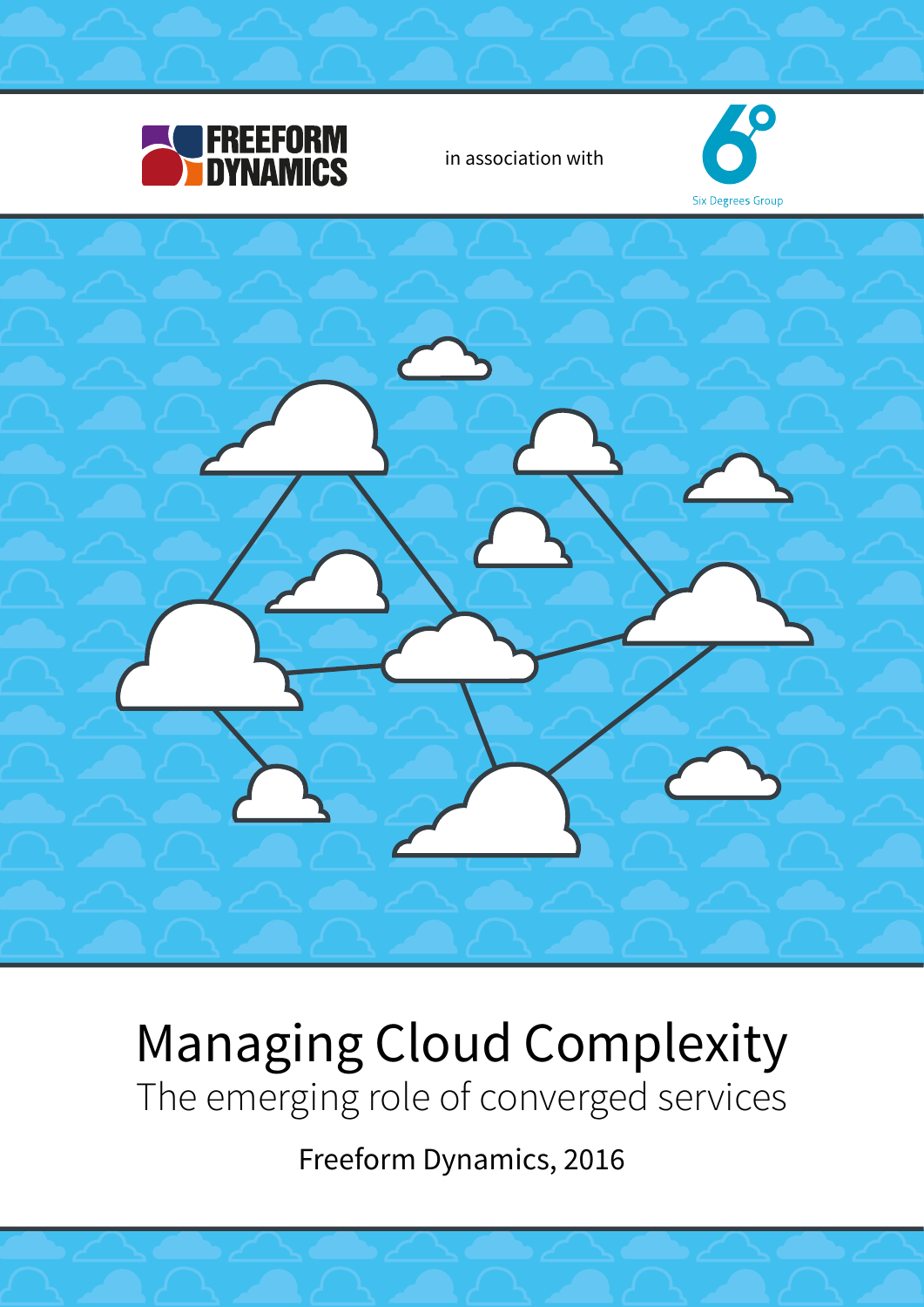# A new perspective on IT

Business priorities are shifting

#### Would you consider any of the following to be a priority in relation to IT?



Is IT management all about the reduction of costs nowadays? If you listen to some of the technology industry rhetoric you might get that impression. Of course all IT leaders need to keep an eye on overheads to prevent runaway costs, but vendors and service providers often behave as if this is the only thing that matters. Perhaps this was understandable when global economic challenges were front of mind and everyone was looking to tighten their belt. But most IT departments have squeezed what they can out of the cost part of the equation, and meanwhile the world has moved on. The big imperative today is to support the business against the backdrop of a rapidly evolving digital world. It's not surprising, then, to see the delivery of more value to the business coming through more strongly than better cost management in a recent survey of 508 senior IT professionals from mid-sized UK organisations. IT can no longer be regarded as a cost-sink, if ever it was. Today, success is dependent on acknowledging IT as a critical business enabler.

### Focusing on the things that matter

#### Would you consider any of the following to be a priority in relation to IT?



What does this value-imperative translate to in practice? As part of the research, we got a glimpse of the kind of tactics IT departments are using to enhance the delivery of business benefit. The overarching idea is to make better use of IT resources - spend less time on the routine 'chores', and more on value-creating activities. How? Well firstly by removing the complexity that both impedes change and undermines responsiveness. And if you simplify you are also able to reduce operational overheads, as systems require less effort to implement, change and manage. Efficiency can then be taken further by shifting some of the operational burden to suppliers. Most stop short, however, of using efficiency gains as an opportunity to lay-off IT staff. Only 14% are doing this, and even then planned reductions are generally modest. It's therefore not about shedding people, but refocusing resources to deliver greater business value.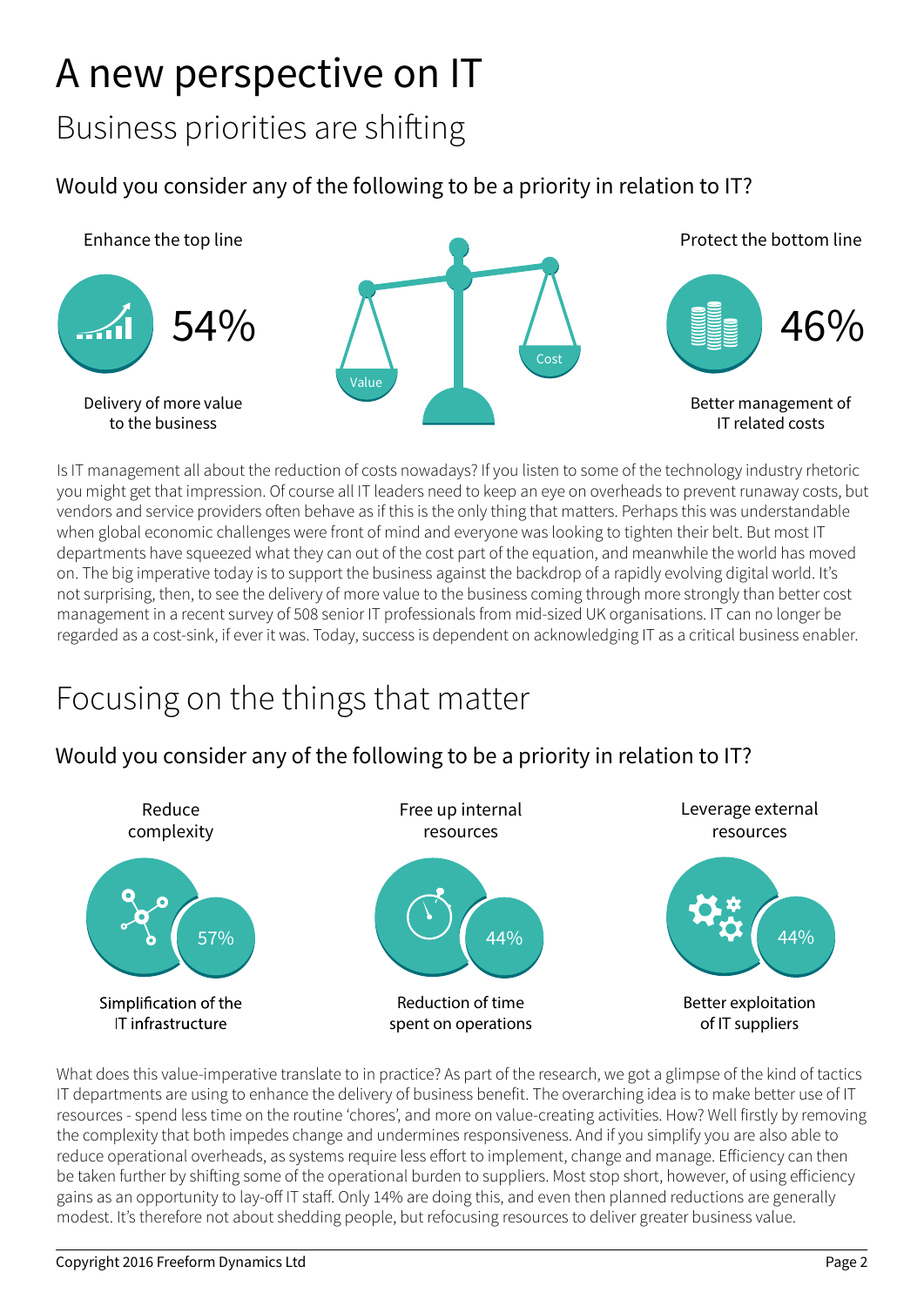# The cloud advantage, and growing reality

### Adoption trends

In the quest to unburden valuable IT staff, various forms of hosted, cloud and managed services (which we will collectively refer to as simply 'cloud' from this point onwards) are nowadays available to help. It is therefore not surprising to see the overwhelming majority of participants in our research reporting at least some level of cloud adoption, with a clear trend towards increased use over the coming 3 years expected. These findings confirm that cloud is now very much a mainstream reality.



## Emergence of another set of issues

However, it's not all good. It would be nice to think that cloud adoption always took place in an organised manner according to a strategic plan, but this is typically not the case. A more common behaviour is to sign a contract with one provider to meet a specific application or project need, then turn to another who appears better suited for the next requirement, and so on. This seems fine to begin with as everyone is focused on the core value delivered by each individual service. It's only a matter a time, though, before the kind of problems outlined below begin to emerge.

#### Would you consider any of the following to be significant challenges in relation to the cloud and hosted services you use?



#### Copyright 2016 Freeform Dynamics Ltd **Page 3**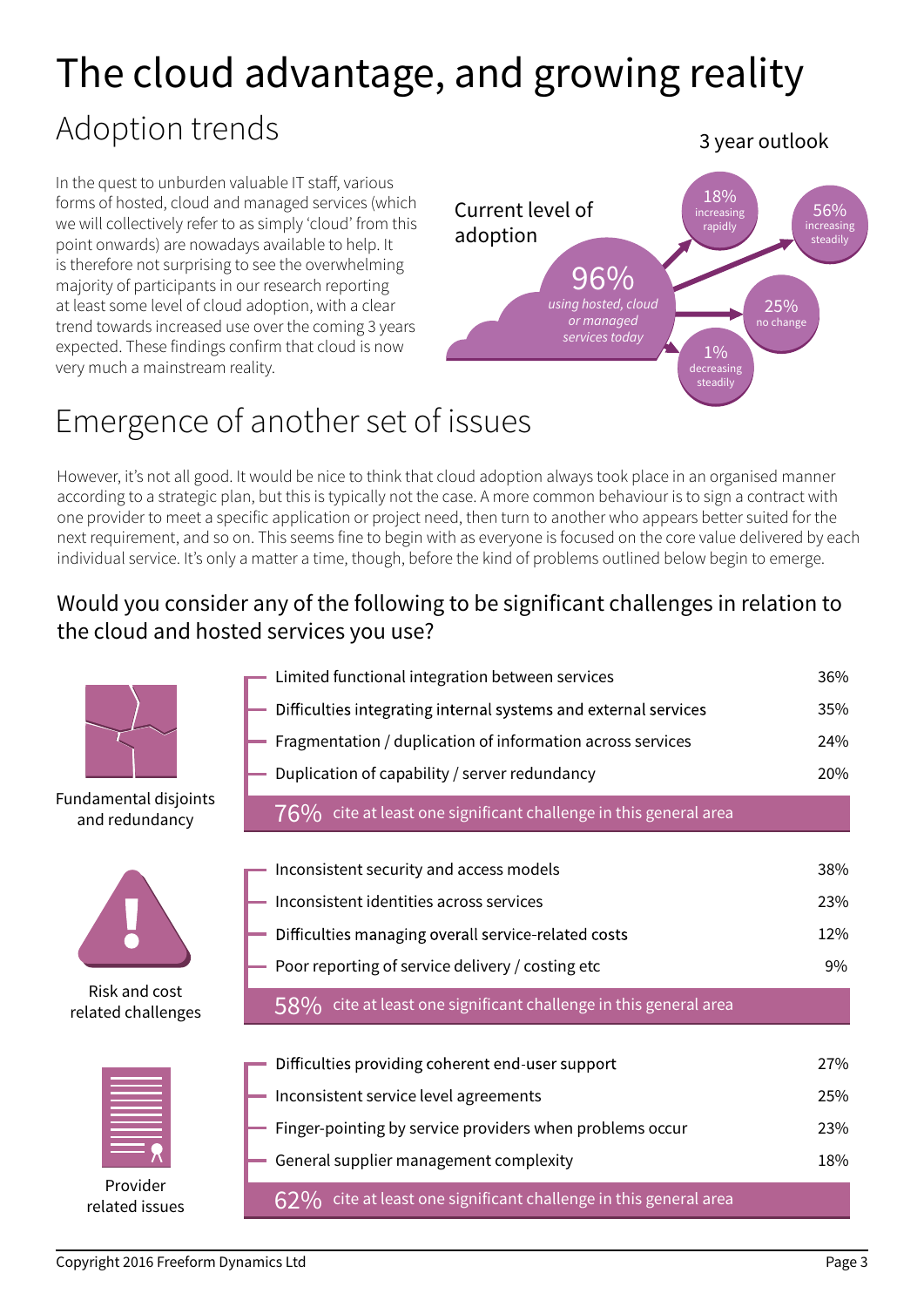# From one form of complexity to another

## Accumulation of providers

Thinking across all of the SaaS, cloud, hosting and managed service arrangements you have in place, how many service providers do you use at the moment?



It doesn't take much working out that the more service providers you have, the more risk there is of problems occurring. With this in mind, it is notable that many mid-sized organisations have already accumulated quite a few service provider relationships. Around a third (35%) say they are consuming services from 6 or more providers, with a significant number within this (11% of the overall sample) indicating a portfolio in the 11 to 20 provider range. A few have portfolios even larger than this.

Of course IT pro surveys like the one reported here are good at picking up formal cloud adoption, i.e. arrangements based on contracts put into place by or with the support of the IT team. They could, however, miss informal arrangements entered into by business units or individual employees as part of 'shadow IT'.

That said, even focusing on the formal arrangements, if we segment our sample (splitting it as indicated by the dotted line on the graphic) we can more directly assess the impact of accumulating a larger number of service provider relationships.

## The nature of the fragmentation challenge

Confirming the extent of the challenge, 60% of those with more than 5 providers either strongly agree or agree that they are already suffering from problems to do with cloud service fragmentation and disjoints. Meanwhile 39% of those with 1 to 5 providers are similarly suffering.

You may know from experience how easy it is to end up with a fragmented environment. One team acquires raw compute and storage capacity from a local hosting company, the next goes to a global player because of attractive on-demand pricing, and a third is tempted by a higher-level platform service from another global player. Meanwhile, the facilities department has been working with a regional provider specialising in communication services, and business units have been driving SaaS-based decisions. It can take a while before you realise how much time is being spent coordinating and working around so many different management, security, support and integration mechanisms, and that you have effectively re-introduced the kind of complexity you were trying to get away from, just in another form.

We are already suffering from problems to do with cloud service fragmentation and disjoints

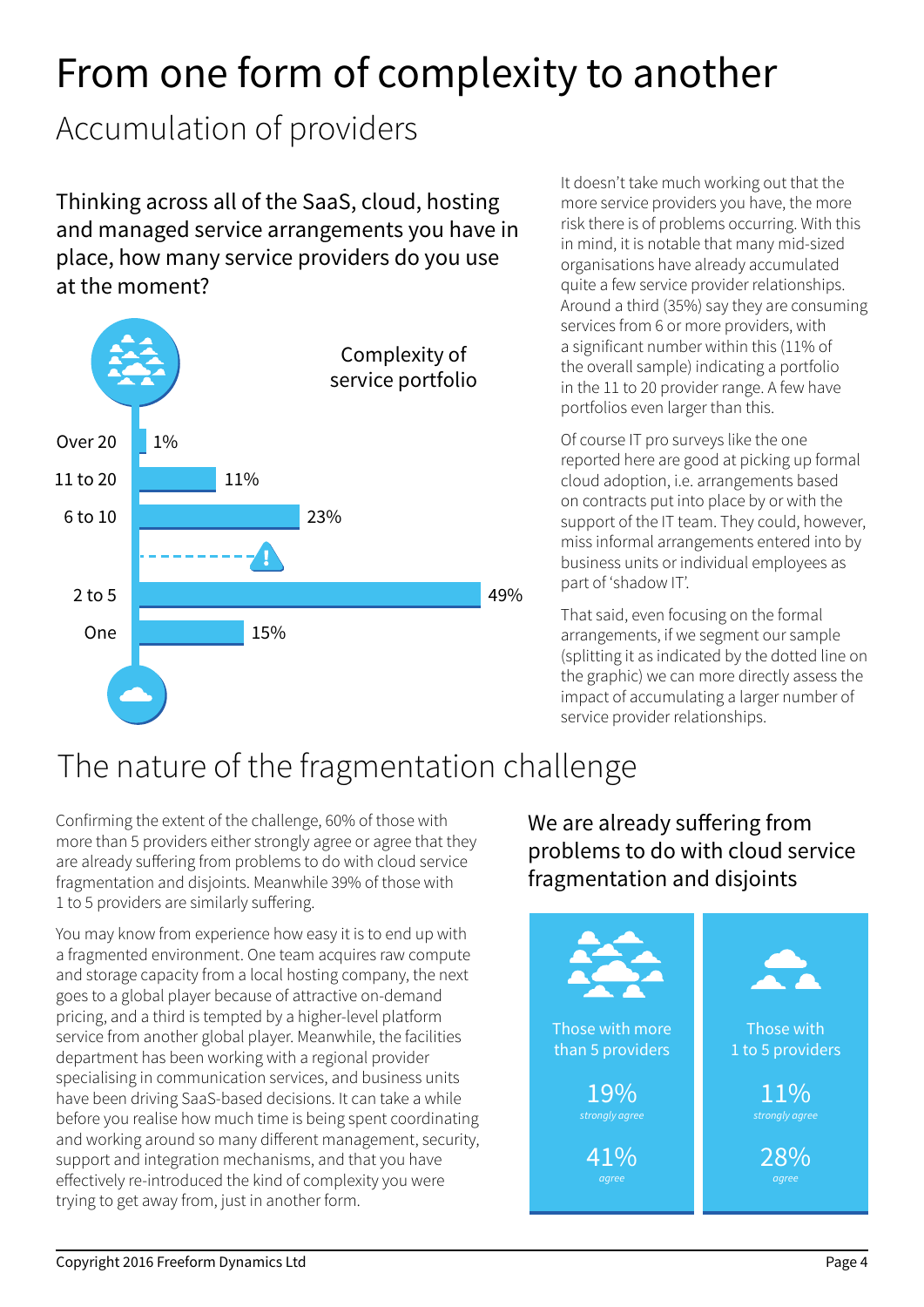# The 'converged service' alternative

## Pulling the threads together

Providers who aggregate multiple services into a single integrated solution have a key role to play



Being realistic, even with the benefit of hindsight, it's extremely unlikely that anyone other than the very smallest of organisations would be able to identify a single provider capable of meeting all of their cloud-related needs. But that doesn't mean you can't minimise the number of suppliers you work with to reduce the level of burden, distraction and risk. Focusing on providers who are able to deliver a broader and more integrated set of services is an obvious answer here.

In line with this, most participants in our study appreciate that cloud players who aggregate multiple services into a single integrated solution have a key role to play. When aiming to solve current fragmentation challenges through service consolidation, or to avoid future disjoints creeping into your environment, 'converged service providers' potentially have a lot to offer.

Not surprisingly, participants in the survey with more than 5 providers - the ones most likely to have experienced issues - particularly appreciate the value of going down this route, though most understand the general logic.

### Converged services now and in the future

Zooming out to overall adoption activity, it's clear that converged services are not a new idea per se. Around a third of those surveyed, for example, say they are currently making significant use of such offerings, with another half indicating at least some level of adoption.Historically, however, the scope of services has typically been fairly limited - e.g. hosting companies providing a mixture of public and private cloud, telcos bringing fixed and mobile capability together into 'total communications' services, and SaaS players providing convenient extensions to core functionality. This level of service convergence obviously helps, but it still typically leaves a lot of work to be done on the part of the customer.

Fortunately, some service providers have been building more comprehensive and flexible offerings. It is now possible, for example, to find a single supplier that's able to offer a range of hosting types under one contract, from traditional co-location, through virtual private clouds and multi-tenant public clouds, to fully managed hybrid-cloud platforms. If you want integrated voice and data comms, or platform/application options that take the service further up the stack, these are possibilities too. With the right commercial terms, this provides a lot of flexibility to mix and match solutions, as well as the capability to migrate applications from one type of hosting to another as usage patterns change, without financial penalties or disruptive 'lift and shift' exercises. It is understandable that converged service use is anticipated to grow over the coming 3 years.

#### How would you summarise your current and future use of converged services?

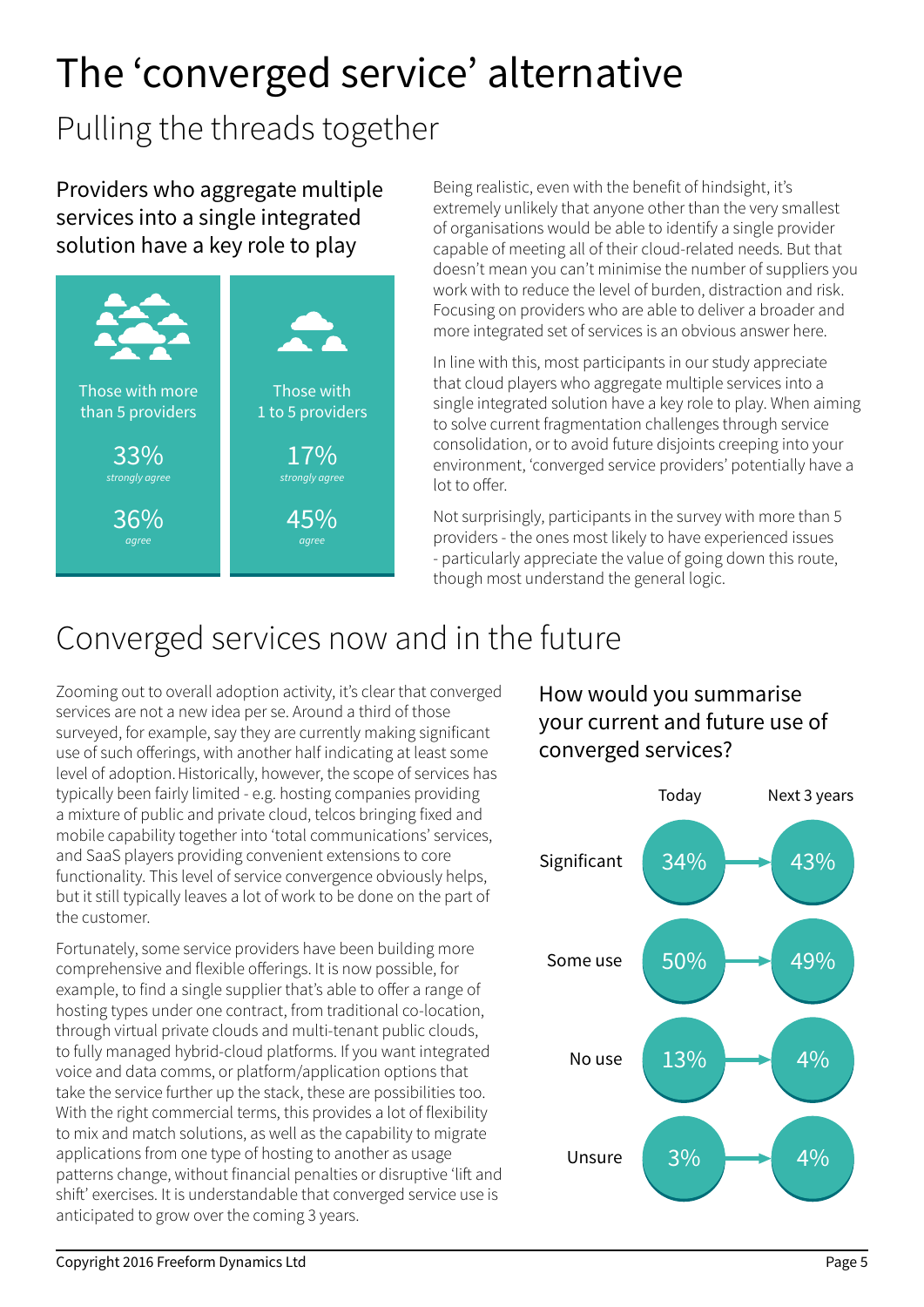## Caveat emptor

## Pitfalls to avoid

While converged services can potentially address many of the problems associated with piecemeal cloud adoption, let's not be naive and assume that they represent some kind of magic bullet. An obvious consequence of going down this route is an increased reliance on individual providers and the decisions they take in relation to architecture, features, functions, commercial terms, and so on. There is also the argument that no one provider can be good at everything, which could mean living with compromises on non-core aspects of the service. With such points in mind, hearing that it can be difficult to find the right suppliers, and that a significant number of IT pros have had bad experiences in the past, is not surprising. In what is still a relatively immature market, it's a case of 'buyer beware'.

#### Do you see any of the following potentially limiting your future use of converged service offerings?

Inflexible architecture (forced to use mix of solutions dictated by the provider) Too much compromise (a single provider can't be good at everything) False economics (paying for converged service elements you don't use) Service provider lock-in (future switching becomes costly and disruptive) Variation in existing contract renewal dates (switching costs / penalties) Finding the right suppliers (not sure where to look or turn to) Past experience (previously disappointed with converged service offerings) Lack of confidence in suppliers (inability to deliver on the 'converged promise') Qualifying potential suppliers (not sure what to consider)



## Identifying the good guys

Despite the potential pitfalls, there are some good converged service providers out there - you just need to find them. But how can you tell the better ones from the others?

One way of doing this is to look at the potential issues from the other direction, and use the above list of concerns as the basis for formulating a set of objective selection criteria. When we did this during the study, then asked participants to rank the importance of each criterion in turn, we were able to get a good sense of what to focus on when evaluating candidate providers. As you look at the list below, the word 'partner' may come into your mind, because that, in effect, is ideally what you need. If you are going to enter into a broader and deeper relationship, you have to make sure that the provider is tuned into your requirements and is able to work with you on a peer-to-peer basis.

#### How important are the following in a potential converged services provider?

| Availability of experienced technical personnel to work with you | 63% |
|------------------------------------------------------------------|-----|
| Service level commitments adequate for critical systems          | 52% |
| Willingness and ability to understand your environment           | 50% |
| Ability to support you in line with your established processes   | 49% |
| Service level options to deal with different requirements        | 48% |
| Comprehensive and relevant reporting                             | 45% |
| Appropriate growth and flexibility options                       | 45% |
| Comprehensive self-service capability                            | 41% |

| Important | Desirable |
|-----------|-----------|
| 63%       | 31%       |
| 52%       | 38%       |
| 50%       | 41%       |
| 49%       | 39%       |
| 48%       | 40%       |
| 45%       | 42%       |
| 45%       | 45%       |
| 41%       | 45%       |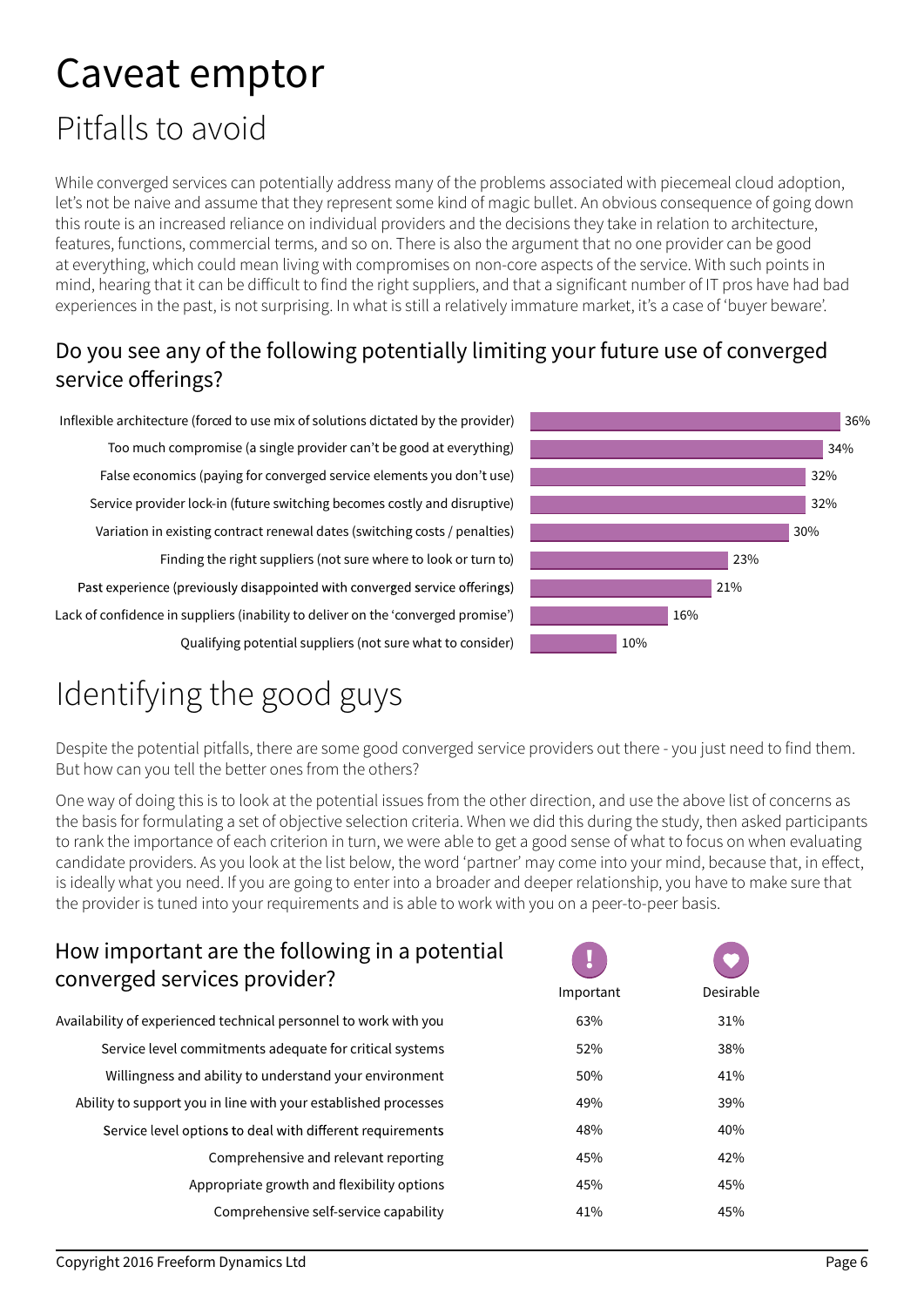# The converged route to value

## High achievers illuminate the way forward

Coming back to where we started our discussion, let's close the loop on the topic of business value. We saw at the beginning of this report that the value-imperative is now highlighted more frequently than cost management, but how much have IT departments been achieving actual results in this highly important area?

Well just over a quarter of our research sample told us they were delivering overall value to the business 'Very effectively' (corresponding to a rating of 5 on a scale of 1 to 5). And when we pull these 'Top value creators' out and compare them to their peers in other organisations, we find they are much more likely to be making significant use of converged services.We can't infer direct cause-and-effect, but it makes absolute sense to see the adoption of services that remove a lot of operational pain going hand-in-hand with the delivery of greater business value. With the emergence of converged services that integrate everything at source, from voice and data communications, through traditional hosting, to modern cloud services, the market is evolving very rapidly. As IT teams look to become even more business focused, the opportunity is clear.

## Acting on the insights

#### How well is the IT department delivering overall value to the business?

*Rating from: 5 (Very effectively) to 1 (Very poorly)*



#### Level of converged service adoption



So how might you act on the findings of this research? Well the first thing to do is ask yourself how certain you are of the level and breadth of cloud service use today across your organisation. If, after an honest appraisal, you acknowledge a degree of uncertainty and doubt, then you have to fix this. As you review your position, it's important to root out 'unofficial' adoption of cloud within the business, including services sneaking in via marketing agencies, business partners and other third parties. And don't forget that members of the IT team itself, especially developers and testers, for example, are not averse to flying under the radar in this area.

With a good handle on what's going on, you can take steps to deal with sprawl, security exposures, excessive costs, and other issues, e.g. by rationalising services, or shifting activity and data to more appropriate cloud environments. From that point onwards, the watchword is 'discipline'. With the emergence of converged services, and many key players investing in integration and various forms of 'enterprise readiness', there's no real excuse to continue with an ad hoc and disjointed approach to cloud adoption. Users, managers, developers and others may push back, but however much they complain about lack of freedom, the truth is that most are simply not equipped to qualify services and providers on the basis of security, compliance, fit with overall strategy, and so on. One way or another, IT needs to be involved, whether actively, in an advisory capacity, or via the definition of appropriate policies and guidelines.

But how do you prevent IT becoming regarded as the department of 'no'? The answer is to recognise that efficient, effective, responsible and safe use of cloud is first and foremost a business issue, so you need your executives on board. You must get them to make it clear that IT is working on their behalf. Easier said than done, perhaps, but one of the reasons we conducted this research was to provide you with some ammunition. Whether you're looking for budget to fund a clean-up or migration exercise, or a mandate to instil a little more discipline, the trick is to do as we have done in this report and bring everything back to the delivery of more value to the business.